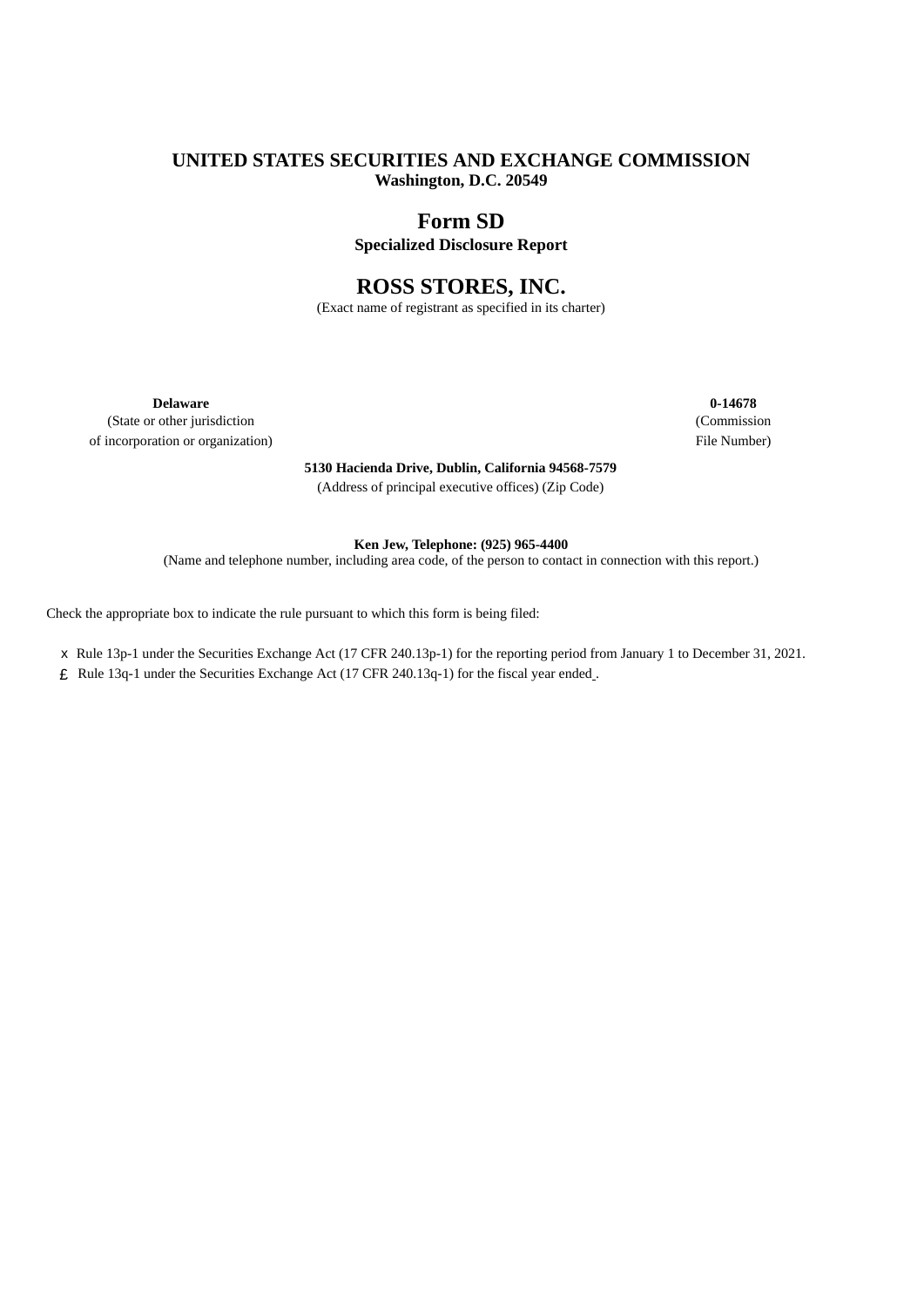#### **Section 1 – Conflict Minerals Disclosure**

#### **Item 1.01 Conflict Minerals Disclosure and Report Conflict Minerals Disclosure**

Ross Stores, Inc. (the "Company") has prepared this Conflict Minerals Disclosure for calendar year 2021 in accordance with Rule 13p-1 under the Securities Exchange Act of 1934 (the "1934 Act"). Unless otherwise defined herein, please refer to Form SD and the 1934 Act Release No. 34-67716 for definitions of the terms used in this report.

The Company conducted a Reasonable Country of Origin Inquiry ("RCOI") that was reasonably designed to determine whether, for products potentially involving a contract to manufacture (the Company does not manufacture any products), and where such products could contain conflict minerals that are necessary to their functionality or production, any of such conflict minerals originated in the Democratic Republic of the Congo or an adjoining country (which includes Angola, Burundi, Central African Republic, the Republic of the Congo, Rwanda, South Sudan, Tanzania, Uganda, and Zambia) (together, the "Covered Countries"), or originated from recycled or scrap sources. Based on that inquiry, the Company determined that:

- Those conflict minerals did not originate in the Covered Countries; or
- The Company has no reason to believe that any necessary conflict minerals have originated in the Covered Countries.

#### **Description of RCOI**

The Company's RCOI included:

- Reviewing a list of its suppliers and products to identify merchandise the Company may have contracted to manufacture that may include conflict minerals that could be reasonably expected to be necessary to the functionality or production of the product;
- Conducting a supply chain survey of identified suppliers and products, using the Responsible Minerals Initiative ("RMI") Conflict Minerals Reporting Template, to identify conflict mineral sourcing information; and
- Evaluating and following up on information received.

As a result of the measures and inquiries described above, the Company determined that none of the responses received reflected the use of conflict minerals from the Covered Countries, and no specific responses were noted that raised question regarding the validity of such responses. The Company is also not aware of any concerns associated with non-responding suppliers as relates to this determination.

The Company's Conflict Minerals Disclosure is posted on its website, www.rossstores.com.